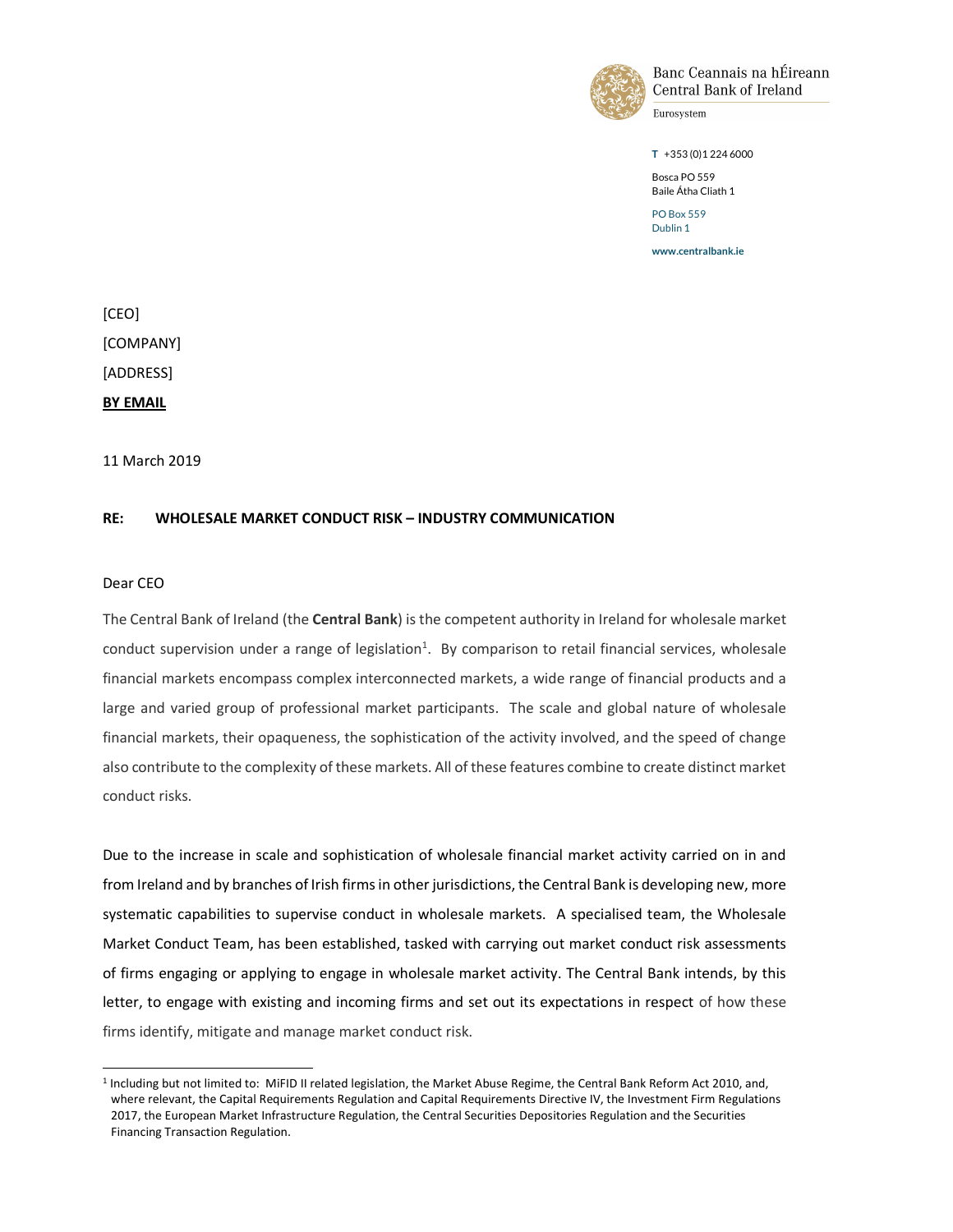

# Actions required

Your firm should:

- 1. Review the Expectations set out below to ensure the firm understands, implements and satisfies the Expectations;
- 2. Take all necessary steps to ensure that market conduct risks, to which the firm is exposed, are understood, mitigated and managed appropriately; and
- 3. Address any misalignments between the firm's internal frameworks and practices and the Expectations, and establish the necessary processes to ensure that the firm continues to meet the Expectations on an ongoing basis.

## Market Conduct Risk Expectations (the Expectations)

Under the MiFID regime, investment firms and credit institutions carrying on investment services and activities must establish, implement and maintain adequate policies and procedures designed to detect any risk of failure by the firm with its obligations, and put in place adequate measures and procedures designed to minimise such risk, and to enable competent authorities to exercise their powers effectively. This over-arching obligation under the MiFID regime sits alongside the specific obligations under a range of legislation relating to firms and individuals within firms, including other specific regulatory requirements pertaining to wholesale market activity.

At a minimum, firms must be able to demonstrate and evidence how the frameworks, policies, procedures and practices formally adopted and utilised by the firm in respect of market conduct risk address the following:

## Market Conduct Strategy

- 1. How the firm defines its own market conduct risk.
- 2. How management of market conduct risk is embedded in the strategy of the firm including (i) the consideration of market conduct risk in strategic planning (including annual planning and budgetary processes), (ii) how the firm formally assesses market conduct risks inherent in the firm's strategy and target outcomes and; (iii) how this is communicated to staff across all business lines, including front office and client facing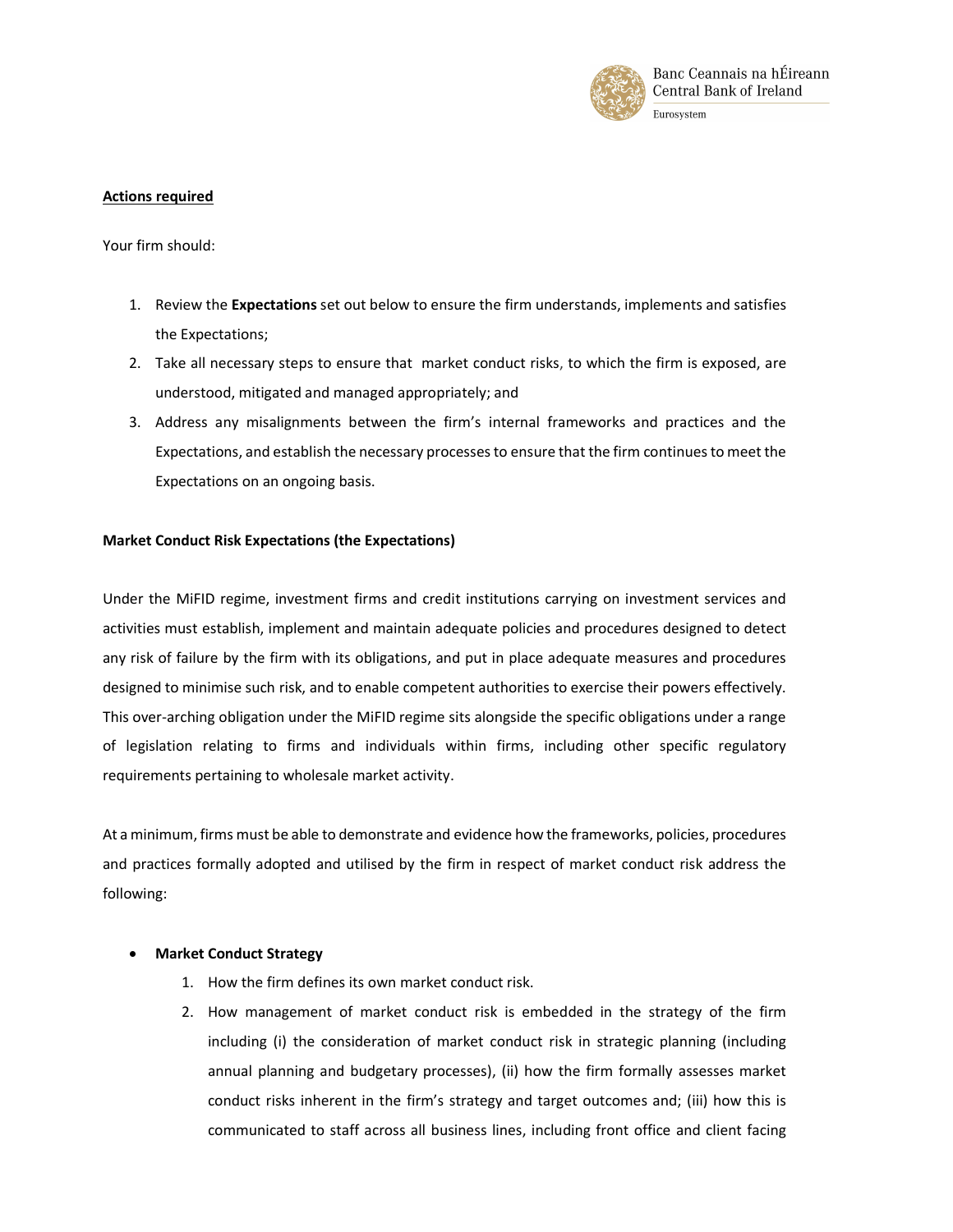

staff. In circumstances where the firm is part of a multinational group, the extent of reliance by the Irish firm on the group, in addition to the extent of input from the Irish firm, in the embedding of the conduct risk management process, will be considered.

3. Where the firm books risk to its balance sheet, the firm must be able to demonstrate how it manages and mitigates market conduct risk, including the ability to reject group / intragroup business.

## Governance and Organisation

- 4. (i) How market conduct risk management and mitigation is included in the objectives for senior management and (ii) the extent to which senior management or relevant decision makers have knowledge, expertise and capability to make business decisions for the local entity within the broader group (where applicable).
- 5. Embedding of market conduct risk within the firm's governance structure including clarifying responsibilities and accountabilities for managing and mitigating market conduct risk at Board and executive committee levels.
- 6. The articulation of market conduct risk in roles and responsibilities for business, control and audit functions (the first, second and third lines of defence).
- 7. The firm's capacity for managing market conduct risk, and how market conduct risk is considered in the establishment of reporting lines, escalation paths and outsourcing arrangements.
- 8. Ensuring there is effective oversight of activities conducted at branches of Irish firms in other jurisdictions and / or by affiliates (for example through outsourcing arrangements). Where appropriate, market conduct issues relevant to the firm must be notified to the Central Bank in a timely fashion, whether the conduct occurs in Ireland or other jurisdictions.

## Risk Management

- 9. How the firm classifies market conduct risks (e.g. using a taxonomy / inventory or by some other means).
- 10. The market conduct risk identification processes used by the firm, including (i) the formal scheduling of the processes, (ii) the inclusion of front office / client facing staff in the processes and; (iii) actions taken as a result of the identification processes.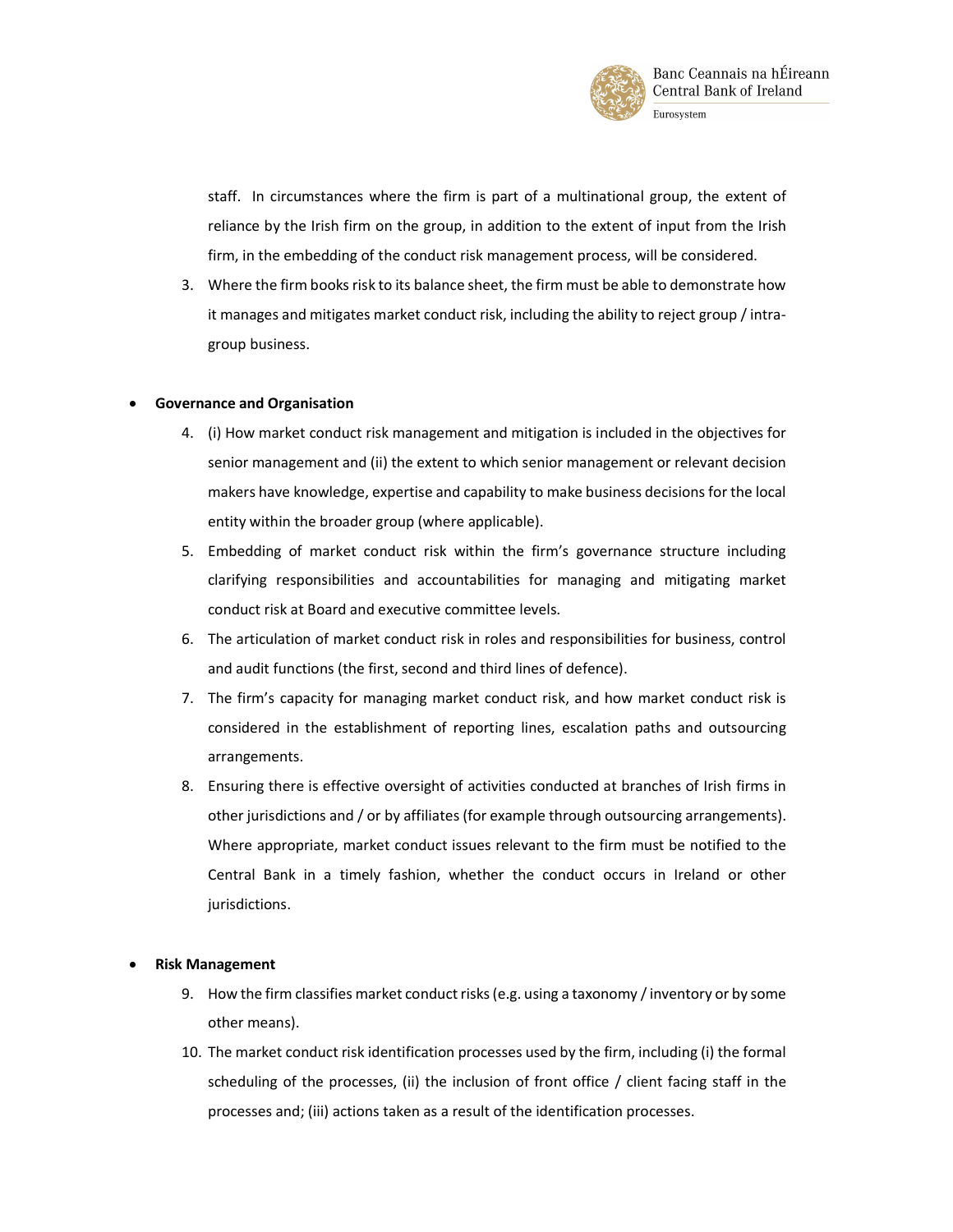

11. Controls design and testing including (i) the formal documentation of the control environment, (ii) the scheduling of control testing and; (iii) the mapping of controls to market conduct risks identified.

#### Culture and People

- 12. How the firm builds on shared purpose and standards such as professionalism, honesty, integrity and accountability.
- 13. People management including (i) the use of financial and non-financial performance measurements, (ii) how business is conducted and; (iii) the treatment of market conduct risk throughout the employee life cycle.
- 14. The communication strategy across the three lines of defence to consistently reinforce tone from the top, the ethics, values and behaviours expected of staff and the specific market conduct risks applicable to the Firm.
- 15. Training and development for education of staff in relation to behaviour and the management of market conduct risk including (i) scheduling of training programmes, (ii) performance implications for non-completion and; (iii) input and evaluation from the first line of defence.
- 16. How the firm meets its obligations under the Fitness & Probity regime<sup>2</sup>, which was introduced to ensure that individuals working in financial services are competent and ethical.

## Metrics and Monitoring

17. Market conduct risk metrics and reporting including (i) management information for the Board and senior management and (ii) triggers for escalation, follow-up actions and changes to policies, procedures and controls.

#### Continued Engagement

 $\overline{a}$ 

Boards must develop and maintain the appropriate governance frameworks in order to meet the regulatory requirements on a continuous basis and embed a positive conduct culture within their firm. It

<sup>&</sup>lt;sup>2</sup> Information on Fitness and Probity for Regulated Financial Service Providers can be found here: https://www.centralbank.ie/regulation/how-we-regulate/authorisation/fitness-probity